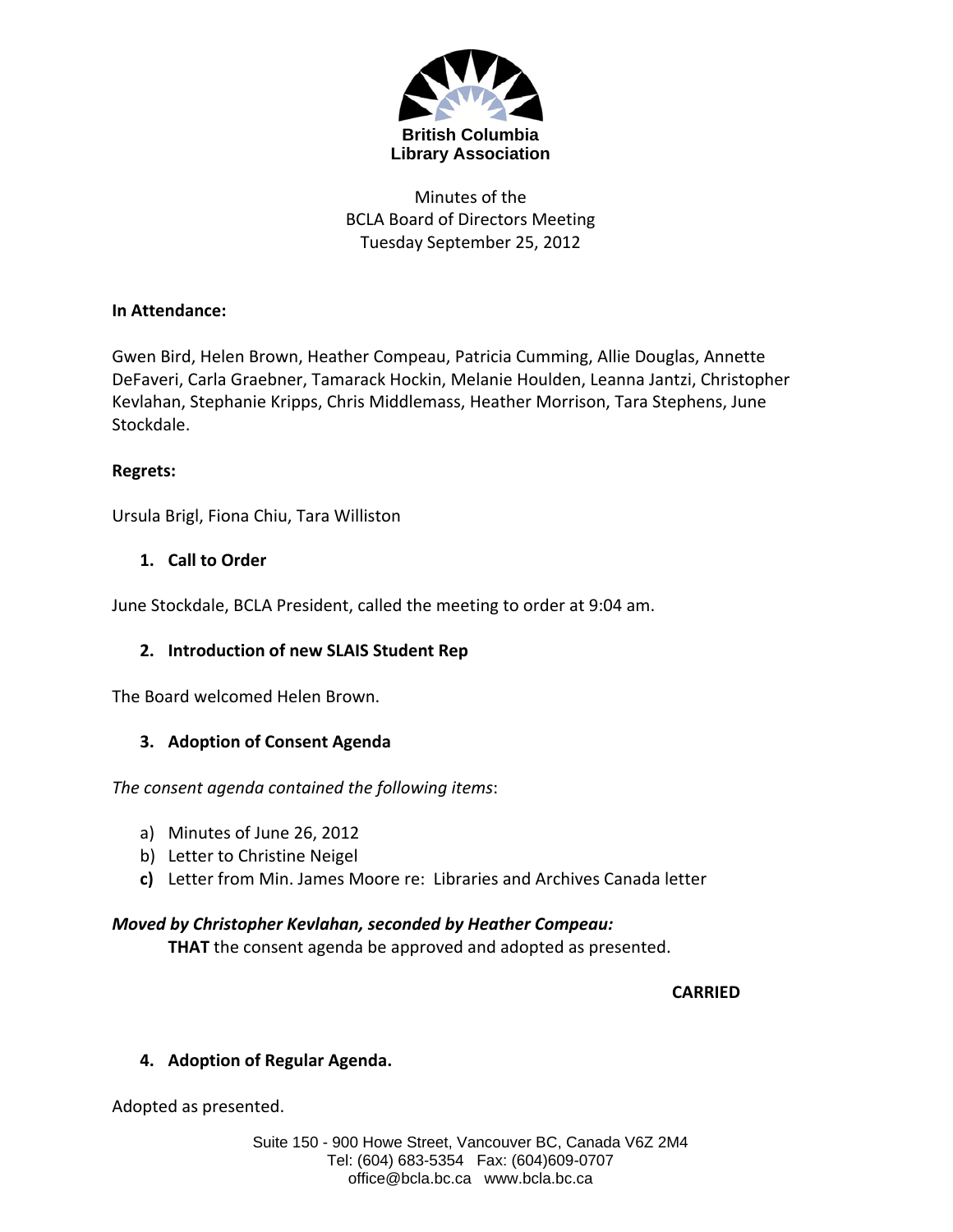

### **5. Verbal Reports**

a. *Presidents' Report (June Stockdale)*

The president's report was viewed by members. June emphasized the increased productivity and accomplishment that is evident in the past few months since the Board approved additional time for the Executive Director. Kudos and thanks were given to Annette, the Executive Director and to Allie, the Office Manager. One of the highlights was the meeting of Union of BC Municipalities and BC government representatives; it is an unprecedented achievement to have all these groups and individuals at the same table at the same time, discussing strategies and messages for coordinated advocacy.

Questions and comments from members:

Q: Which library issues in particular might be addressed?

A: Broad topics that multiple sectors have in common, such as statistics and trends indicating libraries' importance to lifelong learning; BC's low library funding percentage relative to other provinces; and achieving economies of scale through collaboration such as for technology ventures.

Q: Is there any further information update on the BCLA Advocacy committee? A: Still at preliminary stage; still have not secured at SLAIS student to prepare the database of political and advocacy contacts.

Carla reported that the *Huffington Post* prepared an article based on BCLA's letter to Library and Archives Canada. The article is likely to be released today or very soon and if so, Carla will send a link.

# b. *Treasurer's Report (Heather Compeau*)

Review of financial statements continues and a draft budget will be presented at the Board's meeting in December. So far Heather is cautiously optimistic.

BCLA has not previously charged an administration fee for hosting information or assisting with fundraising efforts of other organizations. Up to 15% can typically be charged for this and BCLA will look at implementing a fee of this type.

BCLA's prizes and awards are under review. Some have dwindling funds; others are still healthy. Under particular review are those which are funded by BCLA reserves. An award such as the Sheila Egoff Prize, given to a single individual from reserves, is no longer appropriate or sustainable. SLAIS was approached but declined to take over the award.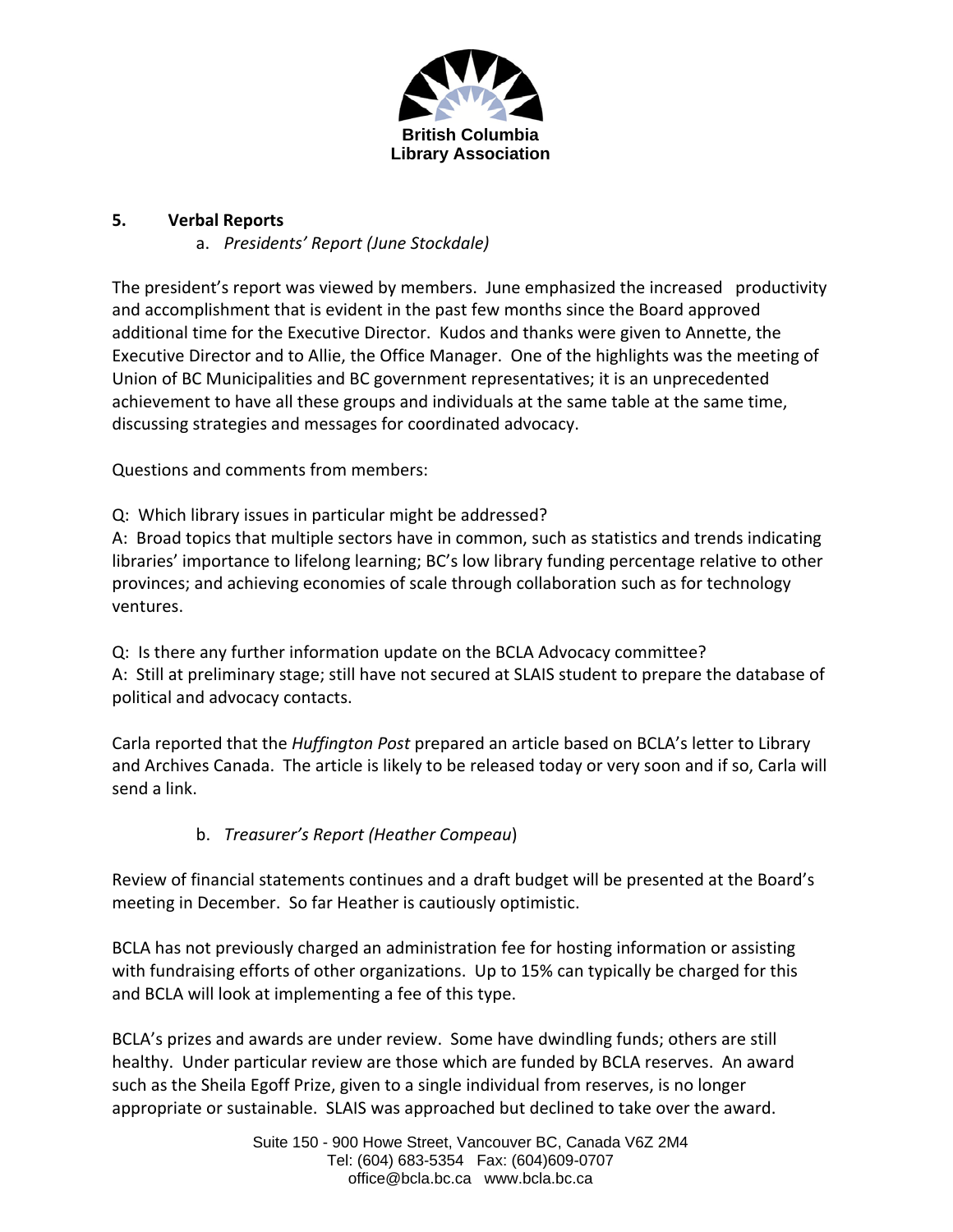

Alternatives are being investigated, such as lowering the amount or offering a recognition plaque instead of cash.

The Executive Director and Treasurer were commended for their strict analysis and creative thinking regarding finances.

Annette pointed out that one of the past financial challenges has been the need to subsidize events or workshops that were meant to be operated on a cost-recovery basis. Moving forward, the membership can be given clearer guidelines on planning and estimating costs of events in order to break even. Leanna noted that we can begin to communicate with the membership about this in the next newsletter.

# c. *Executive Director's Report (Annette DeFaveri)*

The report highlighted various activities and the partnerships that allowed them to take place, such as SFU's community engagement event at which BCLA was formally and publicly thanked.

Currently, promising discussions are underway regarding an Inspiration Summit in partnership with SLAIS, for December. It would target all types of libraries, not just public, and is intended to attract speakers, decision‐makers and participants from beyond the library community, such as City Planning. A high‐interest keynote speaker is tentatively arranged. This summit would need to be highly affordable, so that organizations who sent their staff could still afford to send staff to BCLA conference in the spring.

Annette has met with Todd Mundle of CPSLD who will invite her to their November meeting.

The financial assessment of BCLA Conference 2012 is almost complete and planning has begun for 2013 conference, with Christina de Castell as Conference Planning Chair and Debbie Schachter as Program Planning Chair. Shannon Stumph from Dragonfly Consulting will also help again.

A membership survey is forthcoming to help determine what conference topics will be of highest interest to members. This will allow time to solicit appropriate presenters rather than simply reviewing whatever proposals are submitted.

The Executive Director described a number of housekeeping activities and initiatives to simplify and streamline office procedures and event administration, such as standardizing email addresses and preparing various templates for recurring processes.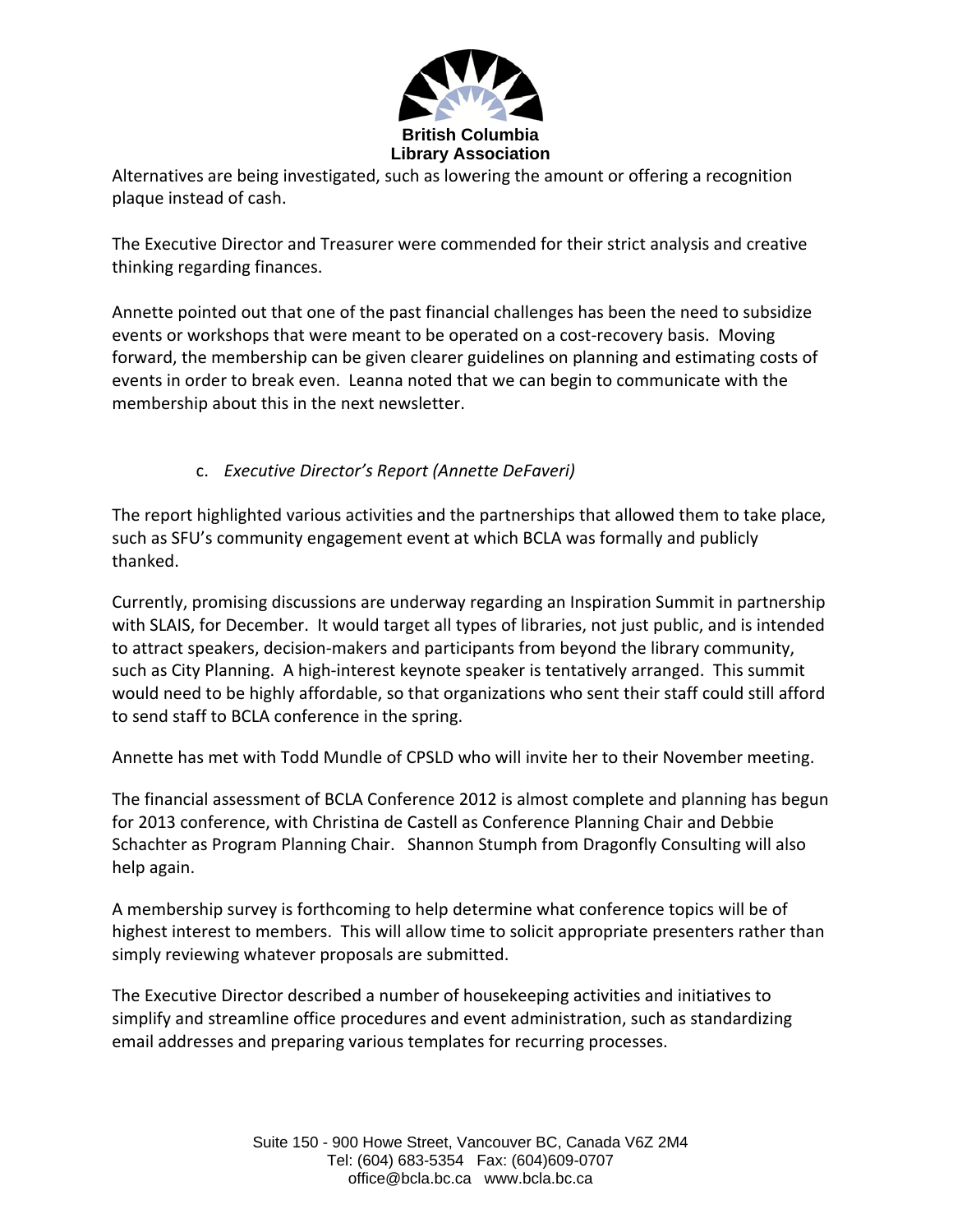

#### **6. New Business**

### a. *Board Member Orientation (Chris Middlemass)*

Chris's PowerPoint presentation concisely summarized BCLA's membership types and distribution; roles and reporting relationships of the BCLA Board and general membership; and other facets of the organization and its structure. Most of the information was extracted from existing BCLA documents, but was presented in a logical and accessible manner. Newer members agreed it was extremely useful.

Minor edits were offered, such as defining commonly used acronyms that may not be clear to newcomers, including an organizational chart and information on budget cycles, and noting significant upcoming projects or events.

### **ACTIONS:**

- Email any further ideas for improvement to Chris Middlemass: cmiddlemass@gmail.com
- Melanie will review the existing and copious policy documentation to identify and extract what may need updating or condensing.
- Chris M, Annette and Melanie will continue to discuss and refine plans for improved orientation process.
	- b. *Draft Interim Strategic Plan (June Stockdale)*

Board members reviewed the draft and agreed that it was realistic and responsible.

Questions and discussion ensued regarding the rationale for naming it an "interim" plan when it covers a period of several years (to December 2016). It was called "interim" largely due to the process having been more accelerated than usual. However, it was created with considerable membership input from a previous survey and other activity.

# *Moved by Gwen Bird, Seconded by Christopher Kevlahan: THAT*

- *(i) the Board support the draft plan as presented*
- *(ii) the word "interim" be dropped*
- *(iii) a summary be added indicating the sources of input for developing the plan*
- *(iv) the ensuing document be distributed to SCIGs and from there to membership.*

#### **CARRIED**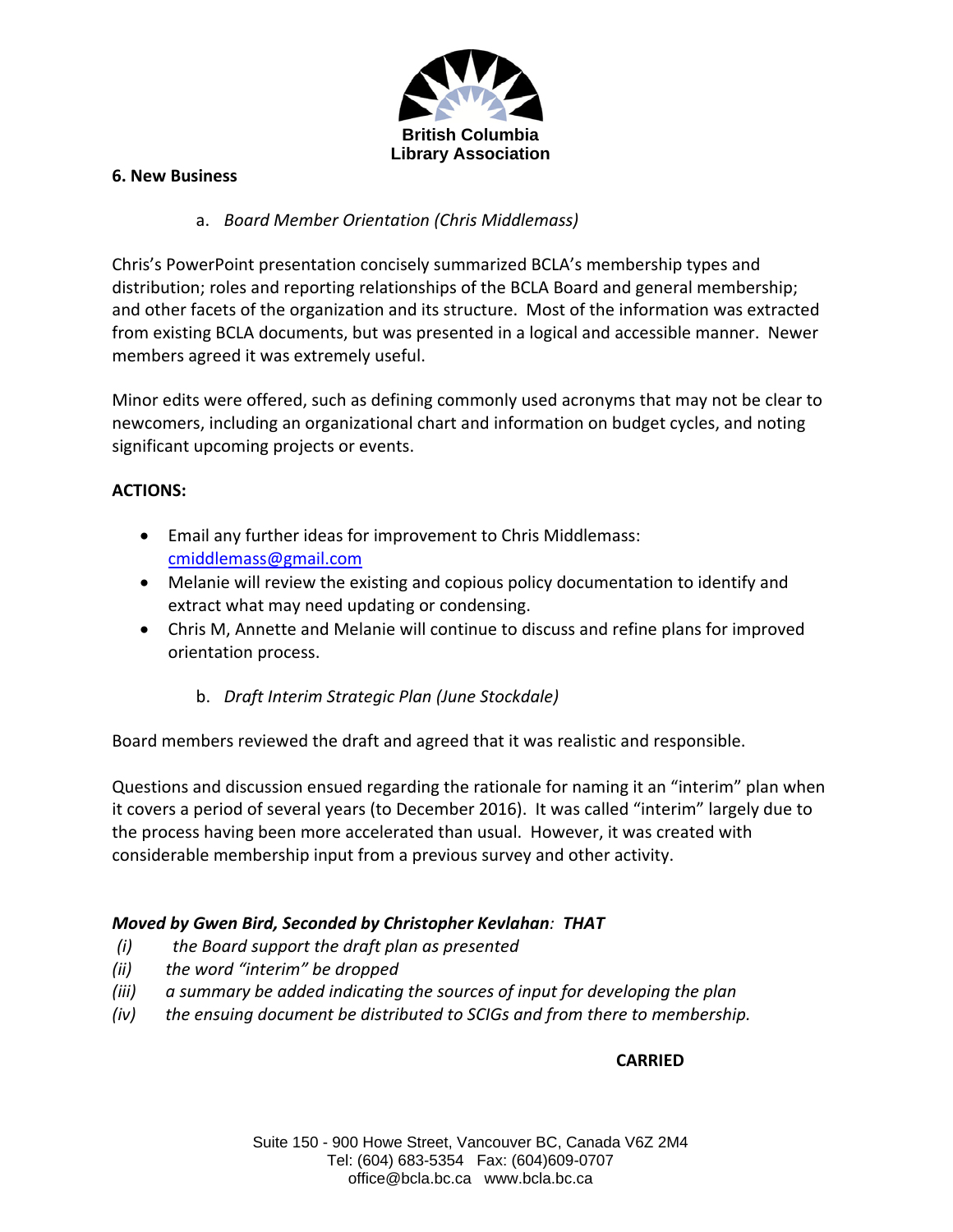

# *c. Mission and Vision Statement development process (June Stockdale)*

BCLA's current mission statement is not readily found on the webpage and, once found, not readily grasped due to its length and vague wording. The Board agrees that it is important to have clear and visible statements.

Suggested process: collect examples from other organizations and use those to craft samples for BCLA.

Discussion: whether and how to involve the membership at large. Is the Board already empowered, by definition, to take on activities such as these? Has sufficient input already been provided, directly or indirectly, from recent membership survey? Would we get a good idea of our values by hearing from external partner organizations about how *they* view our best qualities and our purpose? Might this result in a "word cloud" from which we can draw key concepts?

It could be appropriate to send out shortlist for consideration and feedback from membership using same process as for the (interim) strategic plan.

**ACTION:** Annette and Heather M will speak further about possible methods for developing mission and values statements, and the process will continue to move forward.

# *d. Website Redesign Update (Annette DeFaveri)*

Annette provided a summary of the importance and role of the website as an emblem of who we are; as a service and vehicle for communication with members; and as a tool to facilitate the administration of the annual conference which is our greatest source of revenue.

The current conference registration process is tediously inadequate and the membership software too weak to create useful statistics and membership profiles. June noted that a properly functioning website is essential to moving forward with the newly approved strategic plan.

Quandary: we need the conference registration component of the website to be fully operational in time for conference 2013, i.e. in just a few months. However, an RFP process would take too long and it would be impossible to have anything functioning in time for conference 2013.

Suggested solution: skip the RFP process and contract Jon Whipple directly. Jon has already invested considerable time interviewing Annette and Allie regarding BCLA procedures and